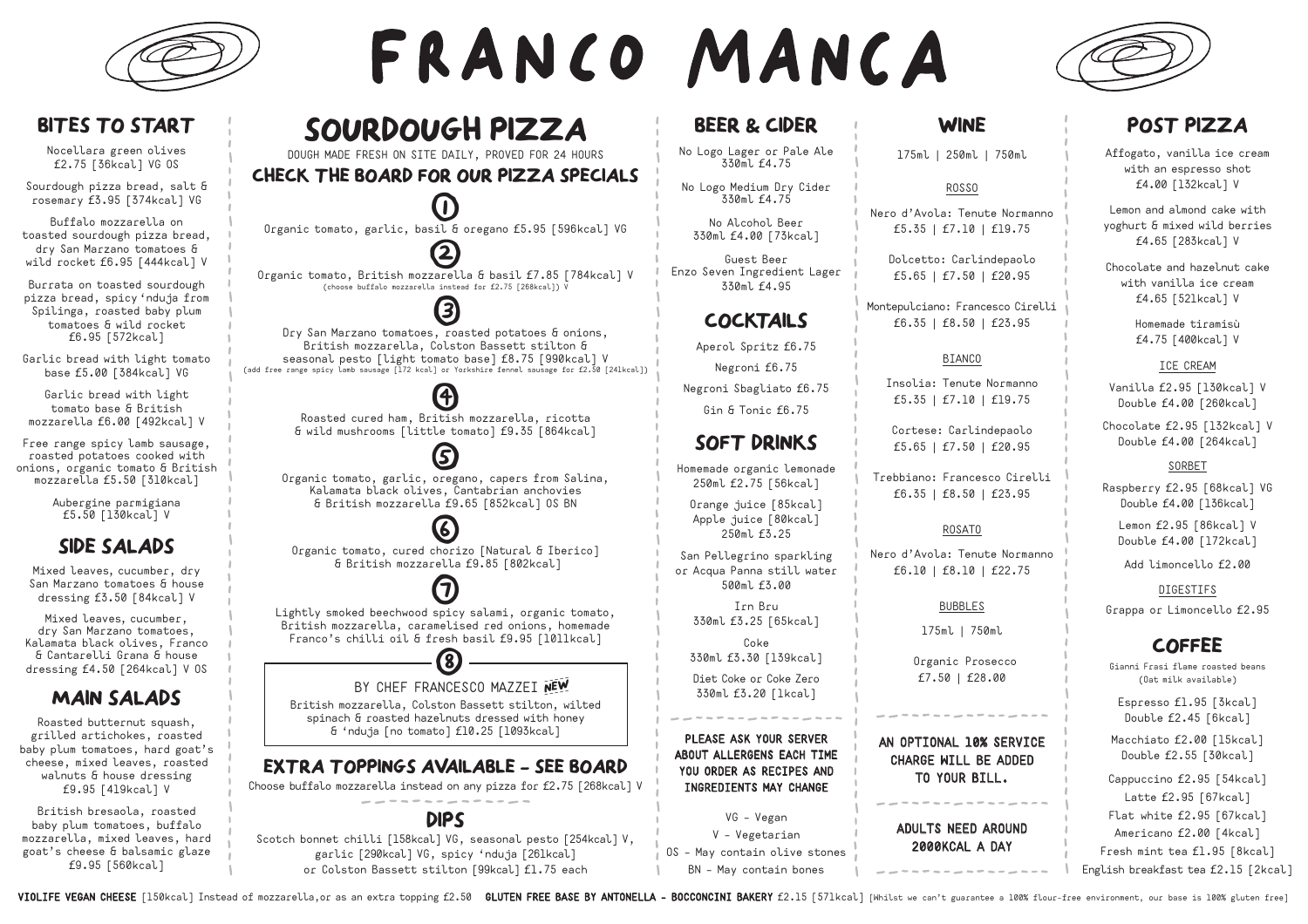## **ON YOUR PLATE**

Your pizza will be cooked in a Gozney, one of the world's greatest ovens – in our opinion. It cooks the perfect sourdough pizza in under 60 seconds. Fluffy inside, crispy outside, as it should be. You can even order one for home too.

#### FLOUR

Our flour is 100% Italian and 100% organic. It's made especially for us by the Pivetti family, using a unique blend of all-Italian grains. Their fields are protected and are at least 40 miles from any pollutants.

#### TOMATOES

Our tomato base is made from 100% organic tomatoes from Campania. Our red Piennolo DOP tomatoes and yellow tomatoes are from the volcanic area of Vesuvio. The San Marzano tomatoes are from Dell'Agro Sarnese Nocerino DOP.

#### CHEESES

Our selection of cheeses have been carefully chosen to provide the best taste and flavour. Our stilton is made in the English village of Colston Bassett. Additional cheeses include British ricotta, Sardinian hard goat's cheese and Franco & Cantarelli vegetarian Grana.

#### MEAT

We have a variety of cured meats on our menu. Each one has its own story and is carefully selected. The prosciutto crudo, Sardinian coppa (cured pork) and wild fennel salami are masterpieces from an ancient Sardinian recipe and sourced from a small family on the island of Sardinia.

We also use spicy 'nduja from Spilinga Calabria, spiced Ventricina salami and pancetta from Veneto. Our chorizo is made with Iberian Pata Negra from La Rioja. Our free-range pork & fennel sausage and spicy lamb sausage are from the Yorkshire Dales and our British bresaola is sourced from London's Cobble Lane.

#### VEGAN

Vegan pizza specials are available every day in all pizzerias or create your own by swapping or adding ingredients. Violife vegan cheese is available instead of mozzarella for free or add as an extra topping for £2.50. Our sorbet and wines are also vegan friendly.



FRANCO MANCA

SOURDOUGH PIZZA

## **OUR DOUGH**

Our dough is made fresh on site every day and fermented for 24 hours from an 18th century starter. Your pizza might take minutes to devour, but it was hundreds of years in the making. We don't use any chemical yeast in our dough and it is baked in our oven at 450°C for one minute. The slow levitation and blast cooking process locks in the flour's natural aroma and moisture giving a soft and easily digestible crust. As a result, the edge (cornicione) is excellent and shouldn't be discarded. This recipe has been developed under the guiding light of our founder, Giuseppe Mascoli.

## **IN YOUR GLASS**

#### WINE

All our wines are Italian, organically farmed, free from harmful pesticides and harvested by hand.

We work with suppliers from Piedmont, Abruzzo & Sicily who follow organic or biodynamic processes.

#### SOFT DRINKS

Our lemonade is homemade with the finest organic Sicilian lemons.

#### COFFEE

Coffee is pure Arabica, double selection (berry & beans) and flame roasted in 50kg batches by the Frasi family in Verona.

#### BEER & CIDER

No Logo Lager, No Logo Pale Ale and our No Logo Cider are brewed exclusively for Franco Manca by Shepherd Neame in Kent.

We support local beers in many of our pizzerias. If you have one you'd like to see here, let us know.

#### SEVEN INGREDIENT LAGER

Our Enzo beer is named after our friend, the late great illustrator Enzo Apicella. From his original illustrations in our first Brixton pizzeria, we continue celebrating his legacy today via The Enzo Project. Read more about it on our website.

## **NEW NO. 8 WITH CHEF FRANCESCO MAZZEI**

Exclusively created for Franco Manca, the new no.8 pizza creates the perfect combination of sweet, sour and spicy with stilton, 'nduja, honey and spinach and is inspired by the colours of the Italian flag.

Calabrian-born Francesco Mazzei was raised with a passion for food, often in the family kitchen cooking and baking bread with his nonna and mamma.

Renowned for winning many awards, including the OMRI (Order of Merit of the Italian Republic) awarded by president Sergio Mattarella, Francesco has opened multiple restaurants inspired by southern Italian flavours from the coastal regions and islands off Italy.

Most famously, he was also responsible for bringing 'nduja to the UK, which he features on our new no. 8.